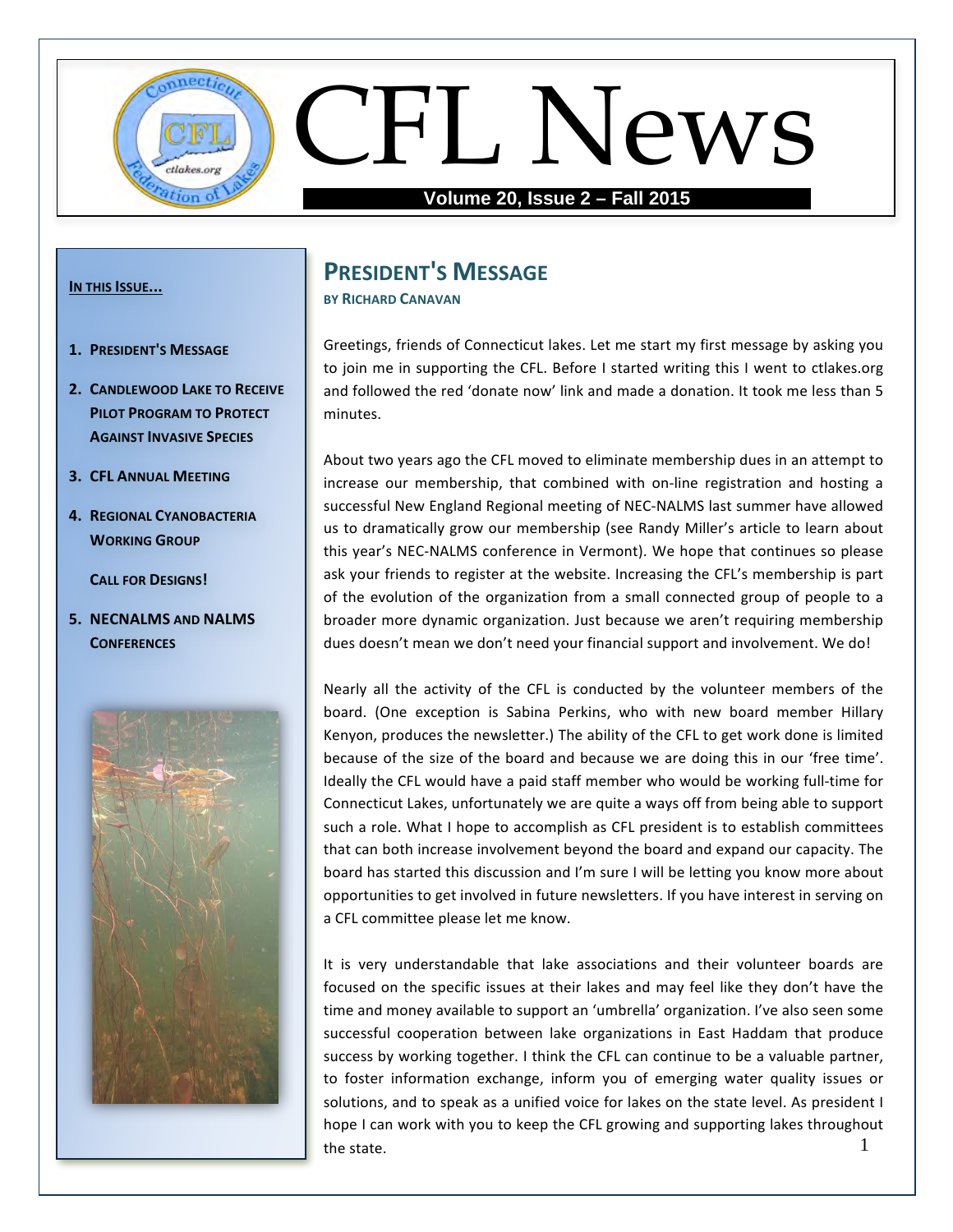# **CANDLEWOOD LAKE TO RECEIVE PILOT PROGRAM TO PROTECT AGAINST INVASIVE SPECIES**

### **BROOKFIELD TOWN LEADERS LEAD PROTECTION INITIATIVE WITH** *APPROVAL OF AREA'S FIRST BOAT WASH STATION*

#### **By Mark Howarth, Candlewood Lake Authority**

Ever since the discovery of zebra mussels in the nearby waters of Lakes Zoar and Lillinonah, the Candlewood Lake Authority (CLA) and others have been working on ways to prevent the introduction of zebra mussels and other invasive species, into Candlewood Lake.

Candlewood is susceptible to two primary methods of zebra mussel contamination. The first is the power generation penstock where water is pumped up into Candlewood Lake from the Housatonic River in New Milford. To address that issue, for several years now, FirstLight Power Resources has committed to not pumping water into Candlewood Lake once water temperatures in the northern reaches of the Housatonic River reach the low 50's °F, the temperature at which zebra mussels begin to spawn and send millions of microscopic zebra mussel larvae into the water. Laurel Lake in Lee, MA is known to have a thriving population of zebra mussels, is connected to the Housatonic River via a continuously flowing pipe and spillway, and is considered a likely source of zebra mussels in Lakes Lillinonah and Zoar.

The second method of potential contamination, and the one many lakes are susceptible to, comes from boats that have been in zebra mussel infested waters, then arrive at Candlewood and bring zebra mussels along with them. The CLA, CT DEEP and their partners have been working to educate boaters on the zebra mussel threat and on proper self-decontamination methods for their boats through boat ramp signage, billboards, as well as numerous electronic and printed communications. Now the Town of Brookfield is planning on implementing a pilot "inspection and decontamination program" for incoming boats on Candlewood Lake.

In September of 2014, members of the Candlewood Lake Authority, along with Brookfield First Selectman Bill Tinsley, CT DEEP Natural Resources Bureau Chief, Bill Hyatt, Jim McAlister of the Candlewood Watershed Initiative and others took a trip to Lake George, NY to visit with the Lake George Park Commission (LGPC) and learn about their inspection and boat wash program. Months later at the January Board of Finance meeting in Brookfield, First Selectman Tinsley addressed the Board saying, "As we look to the future, and as we think about our economy in general and our tax base specifically, we will as a community of Brookfield and surrounding communities, have to get more and more serious about our stewardship of our waterbodies."It was at the meeting that First Selectman Tinsley sought and gained support to invest in a program similar to that used at Lake George.

Using the knowledge gained from the trip to Lake George, First Selectman Tinsley and the Town of Brookfield, with help from the Candlewood Lake Authority and support from the CT DEEP, plan on launching a pilot voluntary boat inspection and decontamination program for Candlewood Lake with locations at the Brookfield Town Boat Launch as well as the Lattin's Cove State Launch. The inspection program will be modeled after the LGPC's program and the CT DEEP's Boating Educator Assistants program where inspections and surveys are provided to visiting boaters.

The decontamination process is also modeled after the LGPC program. This past spring the Town of Brookfield purchased a LANDAECOS portable (trailer-mounted) high pressure, hot water washing unit, the same equipment used at Lake George. In May of 2015, the LGPC graciously sent their Park Ranger Justin Luyk to provide a seminar on the use of the equipment for Brookfield Park and Recreation staff. The Town plans to begin piloting the inspection and decontamination program following the completion of renovations at their park facilities on Candlewood Lake.

"The Candlewood Lake Authority is excited that this program is being spearheaded by the Town of Brookfield," said Larry Marsicano, Executive Director of the CLA. "It is our hope that invasive species decontamination for incoming boats can be adopted lake-wide in the not too distant future."

> **Please support the CFL and its efforts by** making an online donation today! (Click **DONATE NOW**)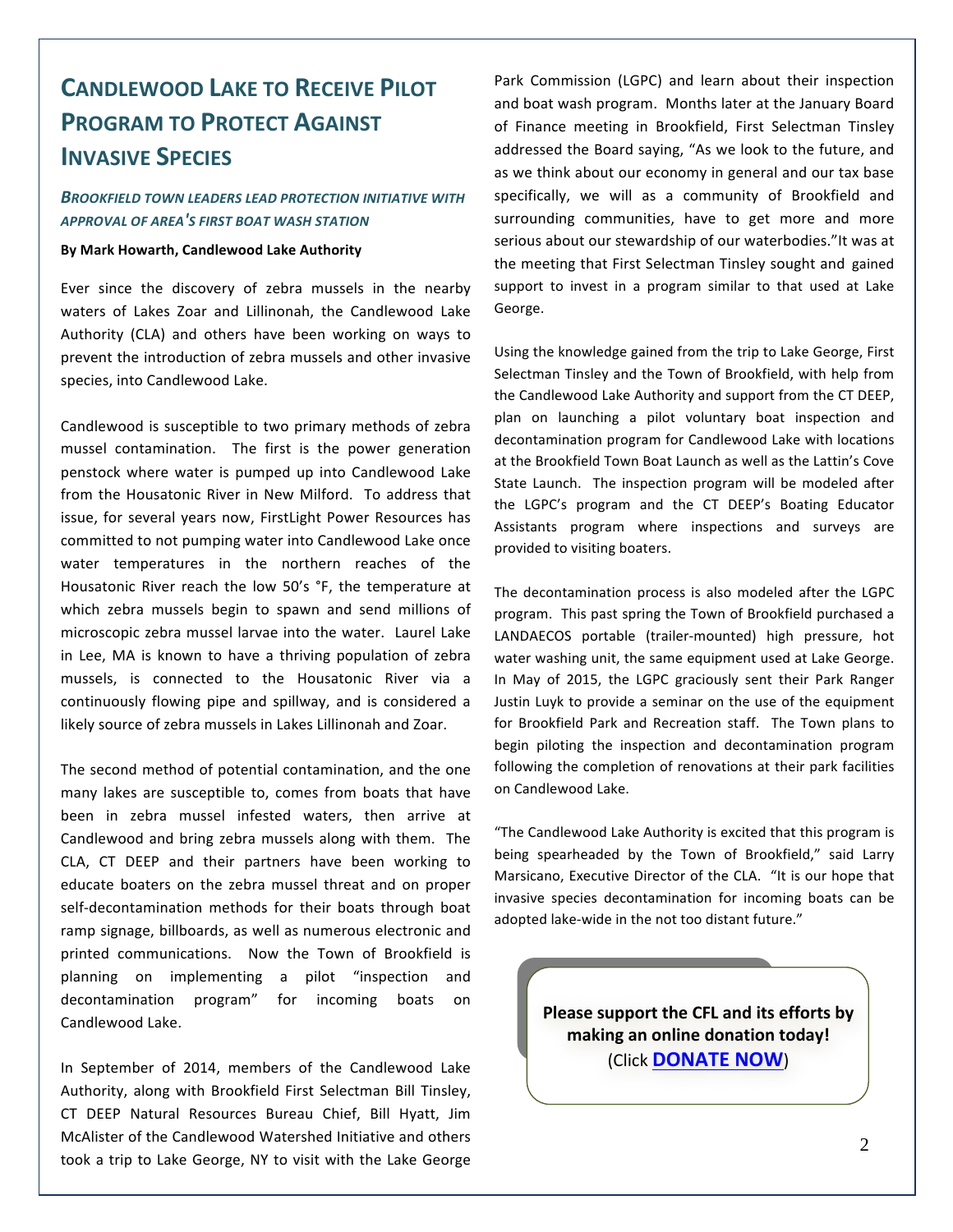## **CFL ANNUAL MEETING**

## **MS4 HIGHLIGHTS by Mary Ellen Diluzio**

On the evening of April  $15<sup>th</sup>$  the CFL had its annual meeting. It was a full room, as members of the Federation from around Connecticut were in attendance. A highlight of the evening was guest speaker Mr. Oswald Inglese Jr. from the CT DEEP. He is Director of Water Permitting and Enforcement. This agency is overseeing the General Permit for the Discharge of Stormwater from *Small Municipal Separate Storm Sewer Systems* also know as MS4 General Permit. Mr. Inglese spent time explaining this controversial topic. The presentation included the history of the legislation, how the DEEP planned on implementing it, and the ongoing discussion he is having with municipalities around the State. It was informative and timely since storm water runoff is considered to be a major peril to lake water quality.

We are pleased to announce that Richard Canavan Ph.D. was elected as President, and Mark June-Wells Ph.D. as Vice-President. Both gentlemen bring to the CFL a great deal of experience in Limnology and Environmental Science. New members of the board were also elected and this includes: Randy Miller, Lake Hayward, Hillary Kenyon, Environmental Scientist and returning board member Connie Troll, Bantam Lake. Reelected to the board were; George Knoecklein Ph.D., and Past President Larry Marsicano.

Past President Larry Marsicano presented a plaque to Chuck Lee, DEEP advisor to the CFL. This was due to his past and continued support, advice, expertise and advocacy of the CFL and lake protection. Mr. Lee also has been invaluable in providing guidance in the areas of legislation and lake organizations. Thank you Chuck!

The CFL Annual meeting is always held in the third Wednesday in April. We hope to see you there next year!

## **For more information on MS4 (Municipal Separate Storm Sewer Systems)**

#### US EPA

http://water.epa.gov/polwaste/npdes/stormwater/Municipal-Separate-Storm-Sewer-System-MS4-Main-Page.cfm CT DEEP http://www.ct.gov/deep/cwp/view.asp?a=2721&q=558562&D EEPNav\_GID=1654 CT Conference of Municipalities http://advocacy.ccm-ct.org/Plugs/MS4-Stormwater-Permit.aspx Hartford Courant http://www.courant.com/reminder-news/rnw-rop-0122-ms4 mandate-20150115-story.html



## **SAVE OUR LAKES BOAT STICKER PROGRAM IN ACTION**

The CFL now has "Save Our Lake" boat stickers available for a small donation, as little as \$5! At only about 3.5x5" these stickers are a fabulous hull addition that raise awareness for lake conservation. Let's get all lake residents on board to visually promote the CFL mission to preserve our beautiful natural resources! Stickers will be available at future CFL events, but you can also put in an order by emailing cfllakesmart@gmail.com.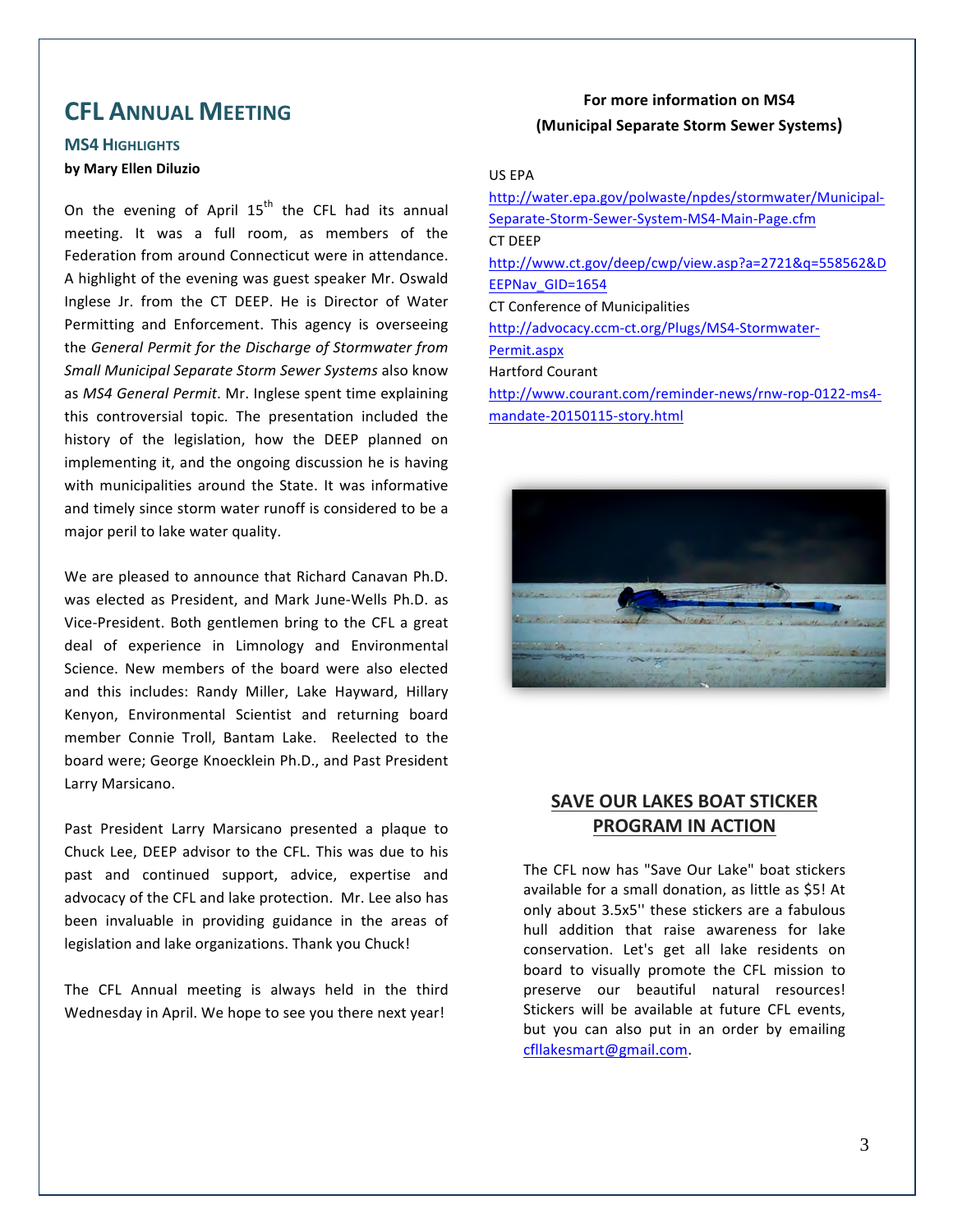## **REGIONAL CYANOBACTERIA WORKING GROUP**

During the past two years, the Connecticut DEEP, in conjunction with the United States Region 1 Environmental Protection Agency, has been involved in a cyanobacteria working group that encompasses all of New England. Since January of 2015, board member Hillary Kenyon and Sabina Perkins have been actively representing the CFL at working group meetings alongside state, federal and university professionals.

"The point of the working group is to develop a regional monitoring protocol using the fluorescence of pigments found in cyanobacteria. The effort is unique in that it brings together local, state and federal personnel to coordinate harmful cyanobacteria monitoring methods that pertain to future guidance and potential regulations. We're just trying to get everybody on the same page," Sabina explains.

Two different photosynethic pigments, chlorophyll and phycocyanin, are present in harmful cyanobacteria in varying levels. It is possible to measure the fluorescence of these pigments in the field, and in the future this method may serve as a rapid assessment for determining levels of harmful algae in a lake. Preliminary results demonstrate that there are definite kinks to be worked out before relying on this method as an effective monitoring tool. Yet the EPA and the CFL are hopeful that the working group will continue to progress towards an effective way to estimate cyanobacteria levels more quickly than waiting for a toxin analysis or laboratory cell count.

For more information on the cyanobacteria regional monitoring efforts, check out the article written by Hilary Snook (EPA) in the latest issue of Lakeline, the quarterly magazine published by the North American Lake Management Society.



#### **CALL FOR DESIGNS!**

The CFL is looking for a design for a specialty lakes license plate. There is a **\$100 prize** (donated by a friend of lakes) for the winning design. Please send any entries to cfllakesmart@gmail.com.



## **Check out the CFL website!**

#### **www.ctlakes.org**

The CFL website is a great resource of which all lake residents and association members should be aware. There are several links that bring the reader to CT legislation, guidances, and scientific information that may help answer some of those lingering questions you may have.

Our website also attempts to post relevant grant programs and political action in the state. Just take a look! Peruse the homepage to see how our continued efforts are bringing lake associations together to combat issues such as harmful algae blooms and aquatic invasive species. We are here to help and would appreciate any ideas or input you may have. **Become a MEMBER** and support better inter-lake communication!

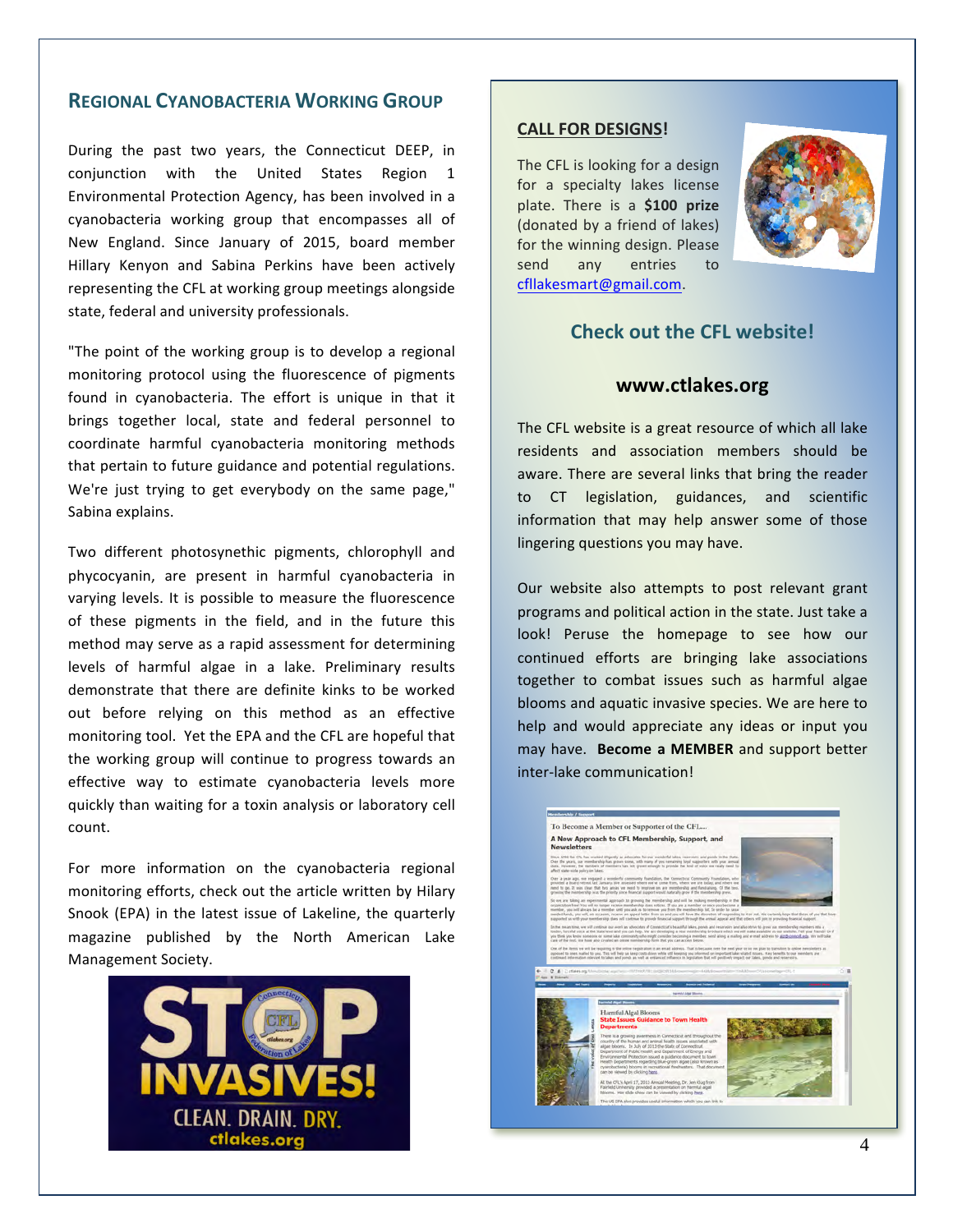# **NEC NALMS 2015**

The 2015 New England Chapter - North American Lakes Management Society (NEC NALMS) Conference was held May 29-30, 2015 under sparkling skies in Burlington, VT. Hosted by The Federation of Vermont Lakes and Ponds (FOVLAP) and the Vermont Department of Environmental Conservation (VT DEC), the Conference was titled "Celebrating the Natural and Cultural Values of our Lakes."

Besides the customary NEC NALMS Board meeting, day one featured a Lake Champlain boat trip on the University of Vermont research vessel (reported by several attendees as their best boat trip) and a very popular workshop titled Paint the Lake, which was repeated to great acclaim on day two. The workshops were followed by a social hour and an outdoor group dinner at a local brewpub, where in VT tradition even visiting dogs were welcomed. The informal dinner provided a great opportunity to meet and discuss lake issues with folks from VT and the other New England states.

Day two opened with an opportunity to review exhibits in the conference foyer, make contacts and obtain a tremendous amount of useful information. Sharing of information was the name of the game! A welcome from NALMS President Reed Green and VT DEC Commissioner David Meers followed and led into a Plenary session entitled The Lake Show with Dr. Ken Wagner hosting a David Letterman style show, including musical introductions, with a number of guests discussing a variety of lake topics ... well done and lots of fun!

The Plenary was followed by morning and afternoon breakout sessions with topics for one and all. Topics ranged from cyanobacteria to shoreline development and septic rules, lake ecology and human health, designing pathways and trails (where we learned about concrete diamond piers) and outreach tips for communicating the value of your lake, to name some of the highlights. Presentations were by a distinguished group ranging from volunteers, to VT DEC personnel to limnologists to health officials and trail builders.

The conference was chock full of great people, great ideas and provided a tremendous opportunity to make or strengthen contacts from throughout New England and

enhance one's knowledge of lakes and related issues. One of the great takeaways from the conference is the realization that websites from the other New England states NALMS affiliates (i.e., CT Federation of Lakes, FOVLAP, New Hampshire Lakes Association, Massachusetts Congress of Lake and Pond Associations, Maine Lakes Society) and from the State environmental departments, (i.e. CT DEEP) offer a tremendous amount of great information that we can use in CT. Clearly, a theme of the conference was that all of us in New England and beyond that care about our lakes are in this together and are more than willing to share.

Bottom line ... well done by Vermont!

# **NALMS** SYMPOSIUM COMES TO **SARATOGA, NEW YORK**

This past week, the North American Lake Management Society (NALMS) held its annual conference in Saratoga Springs, New York. Though the chilly November weather kept most of the conference indoors, attendees had the opportunity to learn about a variety of issues plaguing lakes across the country and the world.

One of the amazing benefits of attending an international conference is that there are leading managers and research scientists there to learn from. Though no lake is created equal in terms of water quality or aquatic plant communities, the sheer amount of collective experience gathered in one conference center is a recipe for new ideas and knowledge exchange. 

Yes, economics and community involvement are key elements to a successful lake management plan, but the NALMS symposium reminds us that the *science* of each dynamic lake system is the backbone of a good adaptive plan. 

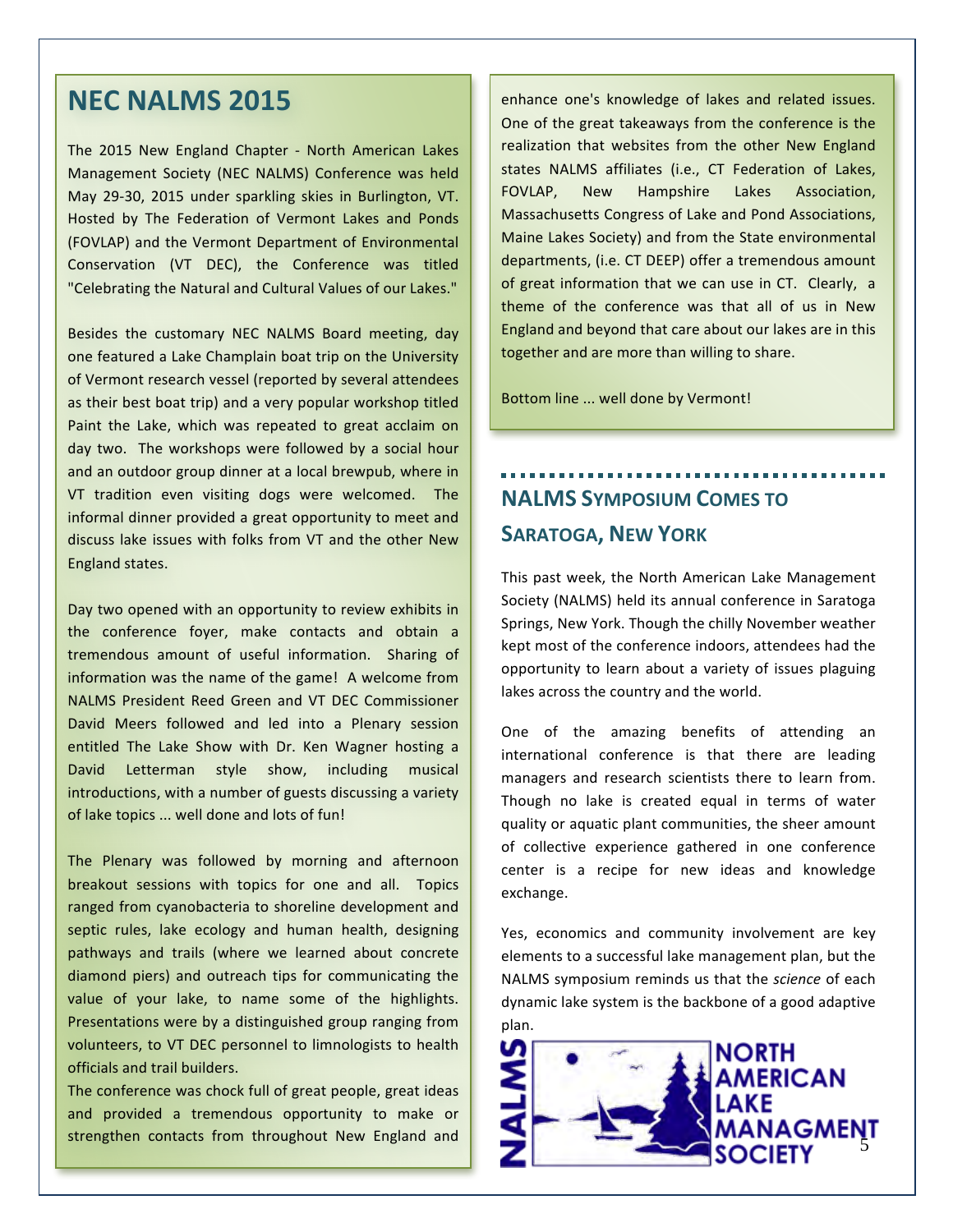## **Thank you to our donors!**

### **Connecticut Federation of Lakes 05-2014- 6-2015 Donations**

Hitchcock Lake Improvement Association Larkin, West Hartford, Associated with the Town of Wethersfield Crystal Pond Association, Eastford Bashan Lake Association Lake Waramaug Lake Quassapaug Association Mamanasco Lake Improvement Fund Thomas Wells, East Hampton Town of Columbia Bantam Lake Protection Association Moore, Doolittle Lake Woodridge Lake Property Owners Association Anne Lizarralde, CFL Larry Marsicano, Candlewood Lake Gardner Lake Authority

**Information is just a few clicks away! www.ctlakes.org**

*Join* the club! Take the **LakeSmart pledge and make** *your property LakeSmart.* **Donate \$25 to the CFL to** *receive your plaque.*

LakeSmart Home



Please "Like" us on Facebook to receive news and updates.